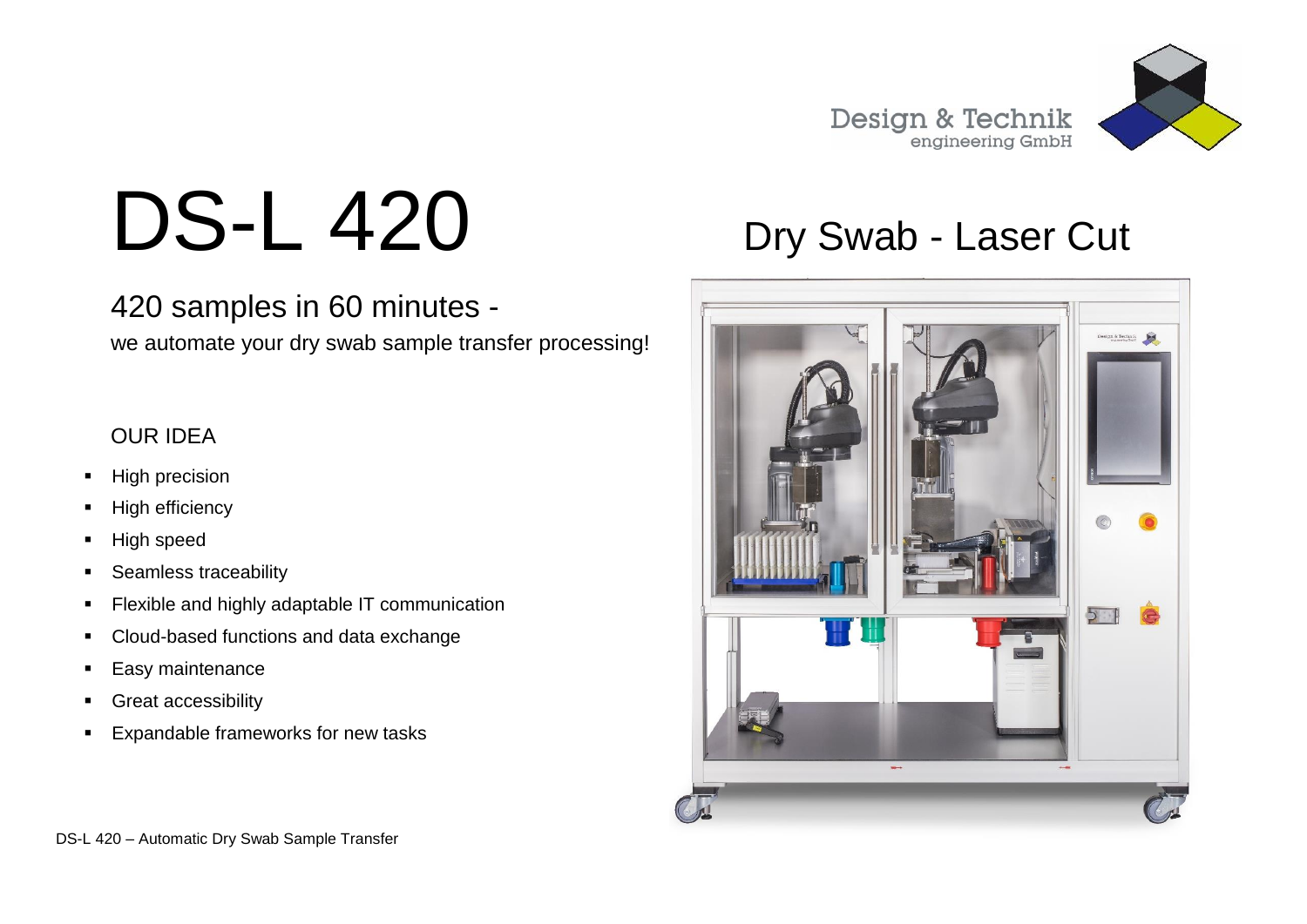

# DS-L 420

Our answer to COVID-19 - but you can use it for all dry swab samples with plastic tubes.

It is a highly efficient stand-alone system for the automatic opening, transferring and laser cutting of dry swabs.

### THE PROCESS

- Acquisition of the individual samples by scanning the 1-2D code and assigning the samples to a customer order
- Opening the sample by pulling the swab out of its plastic tube
- Aligning and transferring the swab into the DeepWell plate 96
- Laser cutting the applicator tip
- Disposing the leftover swab
- Highly efficient and accessible IT system with data exchange, FDA 21 audit trail and electronic signature functionality

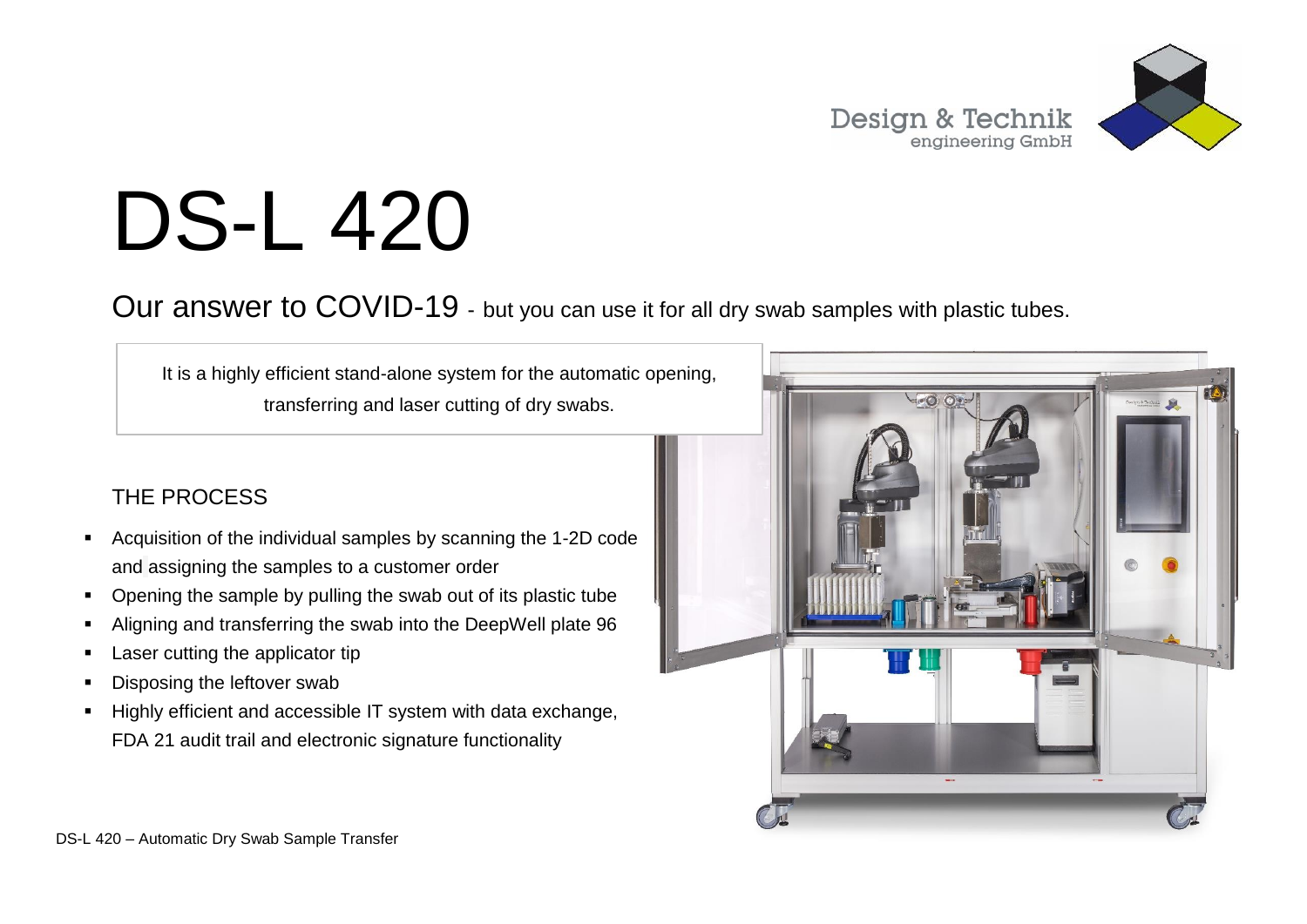

# DS-L 420

### FUNCTION OVERVIEW

#### **Our DS-L 420 can handle:**

- $\checkmark$  all common COVID-19 dry swab sample sizes
- $\checkmark$  screwed-lid & snapped-lid samples

### **Special features:**

- $\checkmark$  2 large doors guarantee great access to the system
- $\checkmark$  a Hepa 14 filter system including UVC-light
- $\checkmark$  UVC cleaning the tube Adjustment after each contact
- $\checkmark$  Carryover and contamination free the DeepWell plate 96 is covered at all times
- $\checkmark$  CO2-Laser for contact-free cutting
- $\checkmark$  air extraction while laser cutting (Hepa 14)
- $\checkmark$  easy moveable with hydraulic rollers
- $\checkmark$  no compressed air needed
- $\checkmark$  CF certified